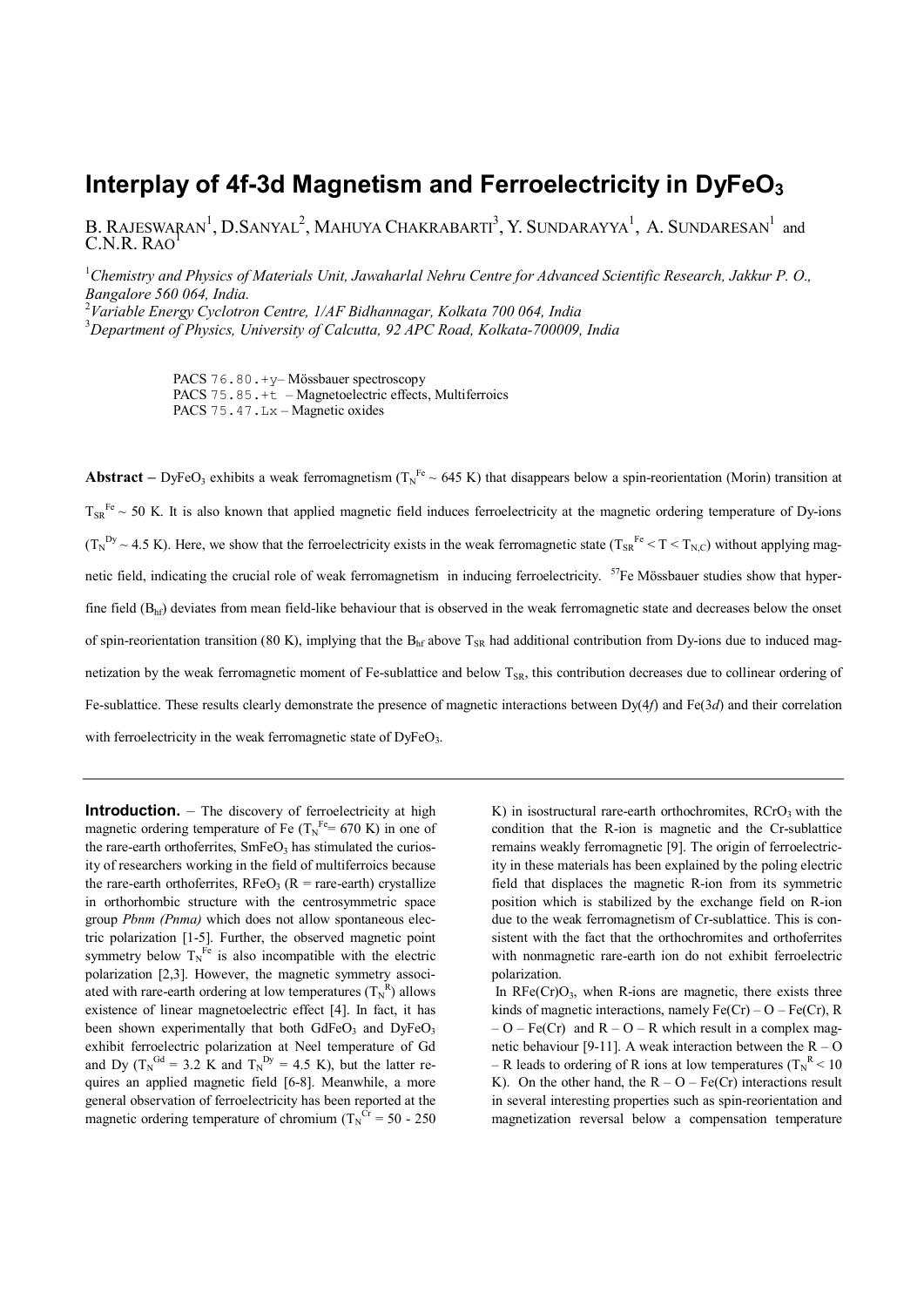[11-16]. It was shown theoretically that the anisotropic part of magnetic interactions between Fe and R ions are comparable to isotropic  $Fe - O$  - Fe interactions and are responsible for spin-reorientation where the direction of easy axis of magnetization of iron sublattice changes its direction from one crystallographic axis to another upon varying the temperature, magnetic field and pressure [10,17]. In some rare-earth orthoferrites, the total magnetization becomes zero at a compensation temperature due to antiferromagnetic coupling of the weak ferromagnetic moment with the  $R^{3+}$  ions moment [18].

Here, we report that  $DyFeO<sub>3</sub>$  exhibits ferroelectricity above  $T_{SR}$ <sup>Fe</sup>  $\sim$  50 K without applying magnetic field and demonstrate the presence of induced magnetization on Dy ions in the weakly ferromagnetic and ferroelectric state and its absence below  $T_{SR}^{Fe}$ . Our results support the observation of ferroelectricity at the magnetic ordering of Fe in  $SmFeO<sub>3</sub>$  [1] and consistent with the suggestion that the magnetic interactions between R-Fe(Cr) is responsible for the origin of ferroelectricity in orthoferrites and orthochromites at the Fe(Cr) ordering temperatures, respectively [9].

**Experimental.**  $-$  DyFeO<sub>3</sub> was prepared by the solid state reaction of stoichiometric quantities of  $Dy_2O_3$  and  $Fe<sub>2</sub>O<sub>3</sub>$  at 1673 K for 12 hours followed by several intermittent grinding and heating. Phase purity was confirmed by Rietveld refinement on the powder X-ray diffraction data collected with Bruker D8 Advance diffractometer. Magnetic measurements were carried out with a vibrating sample magnetometer in the magnetic property measurement system (MPMS-SQUID VSM) of Quantum Design, USA. Mössbauer spectra were recorded in transmission mode using  $57$ Co γ-ray source in a Rhodium matrix and multi-channel analyzer. Typically more than  $10^6$  counts were accumulated in each channel and the spectrometer was calibrated using *α*-Fe foil. Measurements at low temperatures were carried out using a liquid helium cooled bath cryostat system attached to the sample chamber. The temperature stability at the sample chamber is better than  $\pm$  0.2 K. Capacitance and pyroelectric measurements were carried out with LCR meter Agilent E4980A and 6517A Keithley electrometric resistance meter, respectively, using multifunction probe in physical property measurement system (PPMS). Positive-Up and Negative-Down (PUND) measurements were carried out by using Radiant Technologies Inc., precision workstation.

**Results and discussion.** - X-ray diffraction pattern confirmed that the sample crystallizes in orthorhombic perovskite structure with space group *Pbnm*. The lattice parameters and cell volume obtained from profile matching of the X-ray diffraction patterns were consistent with those reported earlier  $[6]$ . DyFeO<sub>3</sub> is known to undergo antiferromagnetic transition with a weak ferromagnetism at  $T_N^{\text{Fe}} = 645 \text{ K}$ , a spin reorientation (Morin) transition at  $T_{SR} \sim 37$  K below which the weak ferromagnetism disappears and at low temperatures the Dy-moments order antiferromagnetically at  $T_N^{\text{Dy}}$  $\sim$  4 K [6,8,19]. Due to limitations of accessible temperature

range in our PPMS, we have focused both magnetization and pyroelectric measurements in the temperature range  $3 - 100$ K, which is sufficient to address the problem of our interest. The results of our magnetization measurements, as shown in Fig. 1(a), confirm the presence of spin reorientation transition of Fe-sublattice and magnetic ordering of Dy-ions. It should be noted that the spin-reorientation transition occurs over a wide temperature range with the onset at around 80 K as inferred from magnetization data, as shown in Fig. 1(a), probably due to the polycrystalline nature of the sample. It is difficult to extract the exact temperature of  $T_{SR}$  from the magnetization data because of field dependent paramagnetic moment of Dy-ions. Earlier measurements on single crystalline sample showed a spin-reorientation transition of 37 K [7].



Fig. 1: (Color online) Temperature dependence of (a) Field cooled magnetization of  $DyFeO<sub>3</sub>$  and (b) Electric polarization near  $T_{SR}$ <sup>Fe</sup>.

The electric polarization obtained from pyroelectric measurements in the same temperature range is shown in Fig. 1(b). At first, the sample was poled by applying an electric field of +1.33 kV/cm or -1.33 kV/cm at the maximum temperature achievable in the PPMS (390 K), which is, however, less than the Neel temperature of Fe ordering  $(T_N^{\text{Fe}} \sim 645 \text{ K})$ , and then the sample was cooled down to a low temperature (100 K) but higher than  $T_{SR}^{Fe}$  (~ 37 K) in the presence of the applied electric field. After shorting the circuit for a reasonably long duration, the current was measured across the spin-reorientation transition using the electrometer down to 3 K at a rate of 4 K/min. Upon integrating the pyrocurrent with respect to time and dividing it by the area of the sample, we obtain electric polarization, which after correcting for leakage is shown in the Fig. 1(b). First of all, there exists ferroelectric polarization much above Dy-ordering temperature in  $DyFeO<sub>3</sub>$  which is consistent with the observation of electric polarization at high temperature  $(T_N^{\text{Fe}} \sim 670 \text{ K})$  in SmFeO<sub>3</sub> [1]. Also, based on the suggestion that the magnetic interactions between rare-earth and Cr(Fe) induce ferroelectric polarization at Neel temperature of Cr(Fe)ordering, we believe that the ferroelectric polarization develops in DyFeO<sub>3</sub> at  $T_N^{\text{Fe}} \sim 645$  K. Due to ex-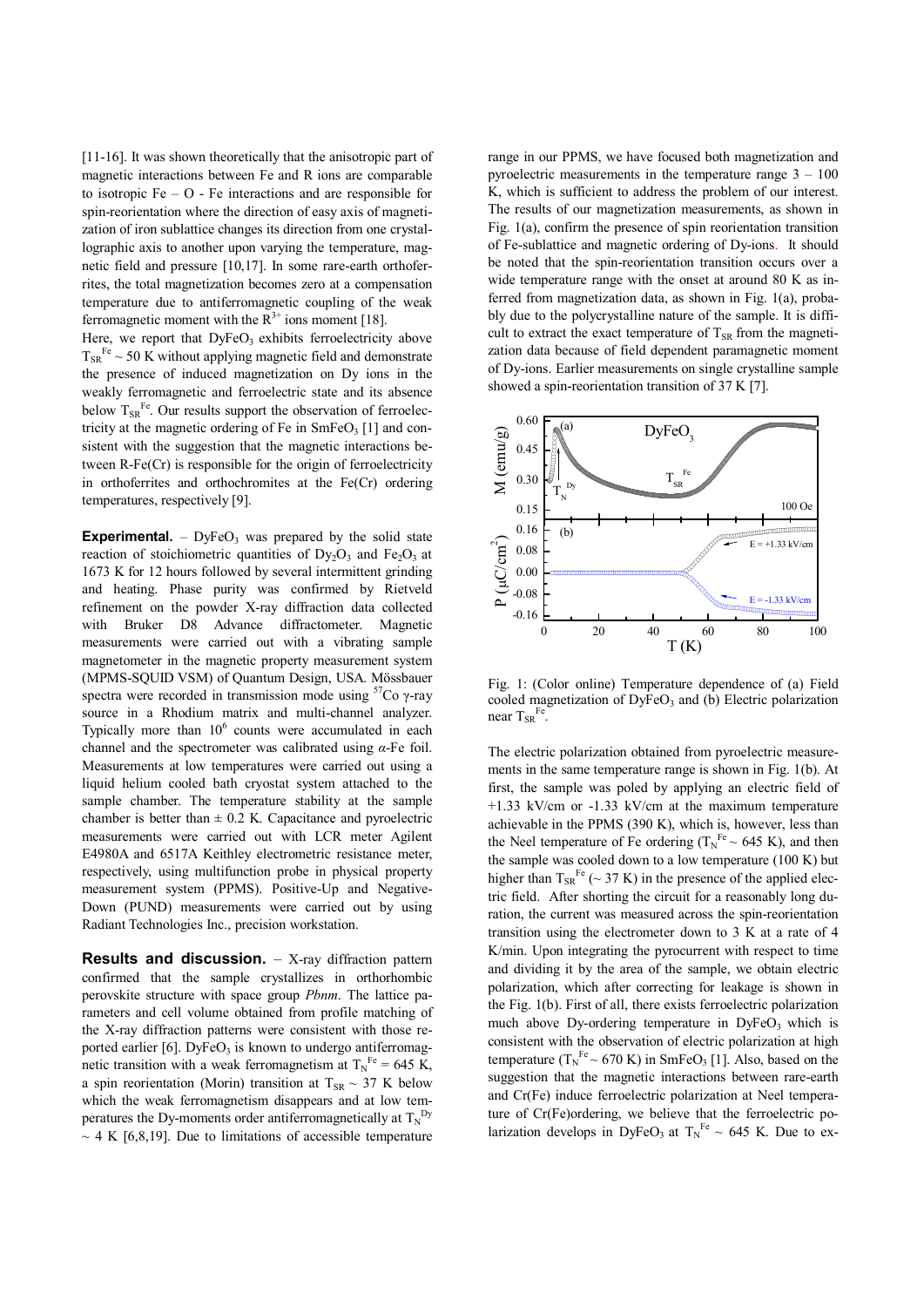perimental limitations and significant leakage at high temperature we could not perform pyroelectric measurement in the vicinity of  $T_N$ . The important observation in the present study is that the ferroelectric polarization disappears at  $T_{SR}$  below which the weak ferromagnetism of Fe-sublattice also disappears, demonstrating that the weak ferromagnetism, in addition to magnetic R-ion (Dy), is indeed an essential component for inducing ferroelectric polarization in  $RFeO<sub>3</sub>$  which is in agreement with that reported for ErCrO<sub>3</sub> [9]. It is also clear from this figure that Dy-ordering ( $T_N^{Dy} \sim 4$ ) alone cannot cause ferroelectricity though the magnetic point symmetry allows linear magnetoelectric effect, in accordance with the report that the applied magnetic field induces weak ferromagnetism and causes ferroelectric polarization at Dy-ordering [6].



Fig. 2: (Color online) Temperature dependence of (a) Field cooled magnetization of  $DyFeO<sub>3</sub>$  and (b) Polarization at various magnetic fields near  $T_N^{\text{Dy}}$ .

To measure ferroelectric polarization around Dy ordering temperature  $(T_N^{\text{Dy}})$ , the sample was cooled from 10 K to 3 K in the presence of applied electric field and then the sample was shorted for a long time to minimize the effects to leakage and stray currents. The pyroelectric current is measured upon warming the sample from 3 K to above  $T_N^{Dy}$  in the presence of different magnetic fields and the results are shown in Fig. 2.It can be seen from this figure that the polarization remains above  $T_N^{D_y}$  measured from magnetization and the value of electric polarization increases with applied magnetic field which is consistent with the fact that the weak ferromagnetic moment increase with field. It also appears from this figure that the electric polarization disappears at above  $T_N^{D_y}$ . In fact, with induced weak ferromagnetism below  $T_{SR}$  by an applied magnetic field, the polarization remains up to  $T_N^{\text{Fe}}$ . Understanding of this result is not straight forward as the pyroelectric current peak leading to polarization appears due to Dy-ordering and not indicative of ferroelectric-paraelectric transition. In general, in such system exhibiting complex magnetic behaviour that controls the electric polarization, case specific poling procedures have to be employed to find the appearance or disappearance of electric polarization [20].



Fig. 3: (Color online) Results of PUND measurement on  $DyFeO<sub>3</sub>$  at various temperatures. The pulse width is 1000 ms and the pulse delay is maintained at 10 ms throughout the measurements.

However, the PUND measurements are capable of probing the presence or absence of ferroelectricity irrespective of spinreorientation and Dy-ordering. The results of PUND measurements at various temperatures below 100 K are shown in Fig. 3. The presence of remnant polarization at 10 K under an applied magnetic field (3 T) confirms the ferroelectricity below  $T_{SR}$ . It should be noticed that there is no remnant polarization in the absence of magnetic field. It is also to be mentioned that the spin reorientation transition can be suppressed by cooling the sample in a magnetic field  $(\pm 3 \text{ T})$  and/or electric field and the weak ferromagnetism induced ferroelectric polarization can be stabilized down to 3 K.



Fig. 4: (Color online) Mössbauer spectra of DyFeO<sub>3</sub> at 300, 80 and 25 K.

'Zero-field'  $57Fe$  Mössbauer spectra recorded on DyFeO<sub>3</sub> at different temperatures  $(T < 300 \text{ K})$  showed six line patterns confirming the magnetic ordering of Fe-sublattice as reported earlier.[21]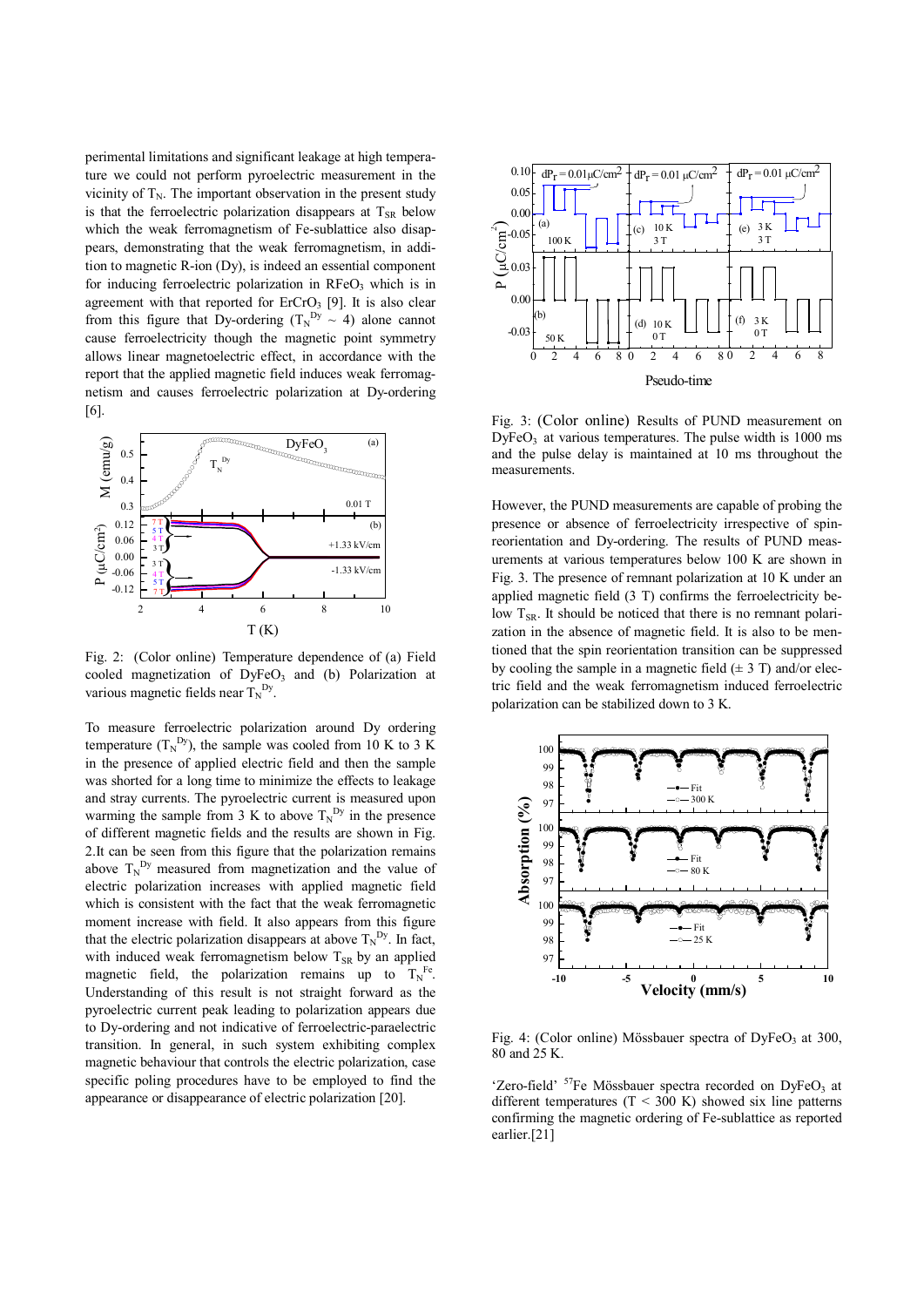

Fig. 5: (Color online) Temperature dependence of hyperfine parameters such as isomer shift, quadrupole splitting and linewidth in  $DyFeO<sub>3</sub>$ . The line passing through the data is the linear fit.

In the P*bnm* structure, since the Fe-ions occupy the only one crystallographic site (4*b*), we expect that the Mössbauer spectra should contain only a single sextet. Examination of linewidth of all the spectra gave a value of  $\sim 0.3$  mm/s which is typical of that observed for magnetic spectrum. Consequently, each spectrum was fitted with six independent Lorentizian shaped lines and the results at 300, 80 and 25 K are shown in Fig. 4. The obtained hyperfine parameters such as isomer shift, quadrupole splitting and line width at various temperatures are shown in Fig. 5. It can be seen that all these parameters are almost independent of temperature and the value of isomer shift is consistent with trivalent state of iron. The obtained hyperfine interaction parameters are consistent with the earlier reported values for  $DyFeO<sub>3</sub>[21]$ . However, the earlier studies were focused mainly at high temperatures ( $T \geq$ 85 K) but an extrapolated value of  $B<sub>hf</sub> = 548$  kOe at 0 K was given that is consistent with our result.



Fig. 6: (Color online) Temperature dependence of  $B<sub>hf</sub>$  in the range  $25 - 300$  K. The decrease of  $B<sub>hf</sub>$  at 80 K shows decoupling of Dy-moments from Fe-sublattice.

The most important observation in the present study is the behaviour of temperature dependence of the hyperfine field  $(B<sub>hf</sub>)$  which deviates from the mean field-like behaviour observed in the weak ferromagnetic state and decreases below the onset of spin-reorientation temperature (80 K) as shown in Fig. 6. Though the  $B<sub>hf</sub>(T)$  in the weak ferromagnetic state appears to follow mean field behaviour, due to limited range of temperature we have used an empirical relationship,  $(B<sub>hf</sub>(T)/B<sub>hf</sub>(0) = B(1-T/T<sub>N</sub>)<sup>\beta</sup>)$  to obtain the extrapolated value at low temperatures [22]. It can be seen that the aforementioned expression fits the experimental data fairly well. It should be noted that the value of  $B<sub>hf</sub>$  at 25 K is 40 kOe less than the corresponding extrapolated value in the weak ferromagnetic state. Such a decrease of  $B<sub>hf</sub>$  below the Morin transition  $(T_{SR})$  is not known earlier. Moreover, the decrease of  $B<sub>hf</sub>$ cannot be attributed to weak ferromagnetic to collinear transition of Fe-sublattice alone because a similar spin-reorientation (Morin-type) transition in  $YFe_{0.85}Mn_{0.15}O_3$  with nonmagnetic Y-ion does not exhibit such a decrease in  $B<sub>hf</sub>$  below  $T_{SR}$ .[23] The relatively high value of  $B<sub>hf</sub>$  in the weak ferromagnetic state indicates that the iron nucleus experiences a local field that results from combined effect of Fe and Dy neighbours. We suggest that the local field at Dy-ions is induced by the weak ferromagnetic moment of Fe-sublattice. If Dy-ions were simple paramagnetic, we would not see such a large decrease (40 kOe) of  $B<sub>hf</sub>$  below T<sub>SR</sub>. When the weak ferromagnetism of iron sublattice disappears below  $T_{SR}$ , the contribution from Dy-moments and thus the ferroelectricity also disappear. The observation that the  $B<sub>hf</sub>$  decreases below  $T<sub>SR</sub>$  suggest that the weak ferromagnetism and magnetic R-ion are essential for ferroelectricity at  $T_N^{\text{Fe}}$ . In fact, electronic structure analysis of  $DyFeO<sub>3</sub>$  has shown that there is a coupling between Dy and Fe-ions which occurs through hybridized Dy-d and O-2p states [8]. It has been suggested that the electric polarization at  $T_N^{\text{Cr}}$  in isostructural RCrO<sub>3</sub> occurs due to combined effect of electric poling and induced exchange striction [9]. We propose that a similar mechanism operates in  $DvFeO<sub>3</sub>$ .

In conclusion, our study on  $DvFeO<sub>3</sub>$  reveals that ferroelectricity exists in the weak ferromagnetic state and disappears below spin-reorientation (Morin) transition without applying a magnetic field, thereby establishing the crucial role of weak ferromagnetism in inducing ferroelectricity. Temperature dependence of hyperfine field from Mossbauer studies show that there is an induced magnetization on Dy-sublattice by the weak ferromagnetic moment of Fe-sublattice and the induced magnetization decreases below the onset of Morin transition. These results clearly establish the interplay of  $R(4f) - Fe(3d)$ magnetism and ferroelectricity. Our study further suggests that the magnetic ordering of R-ions is not essential for inducing ferroelectricity but a paramagnetic R-ion and weak ferromagnetism of Fe-ions are sufficient.

## \*\*\*

One of the authors (A. S) would like to thank Sheikh Saqr Laboratory at International Centre for Materials Science,